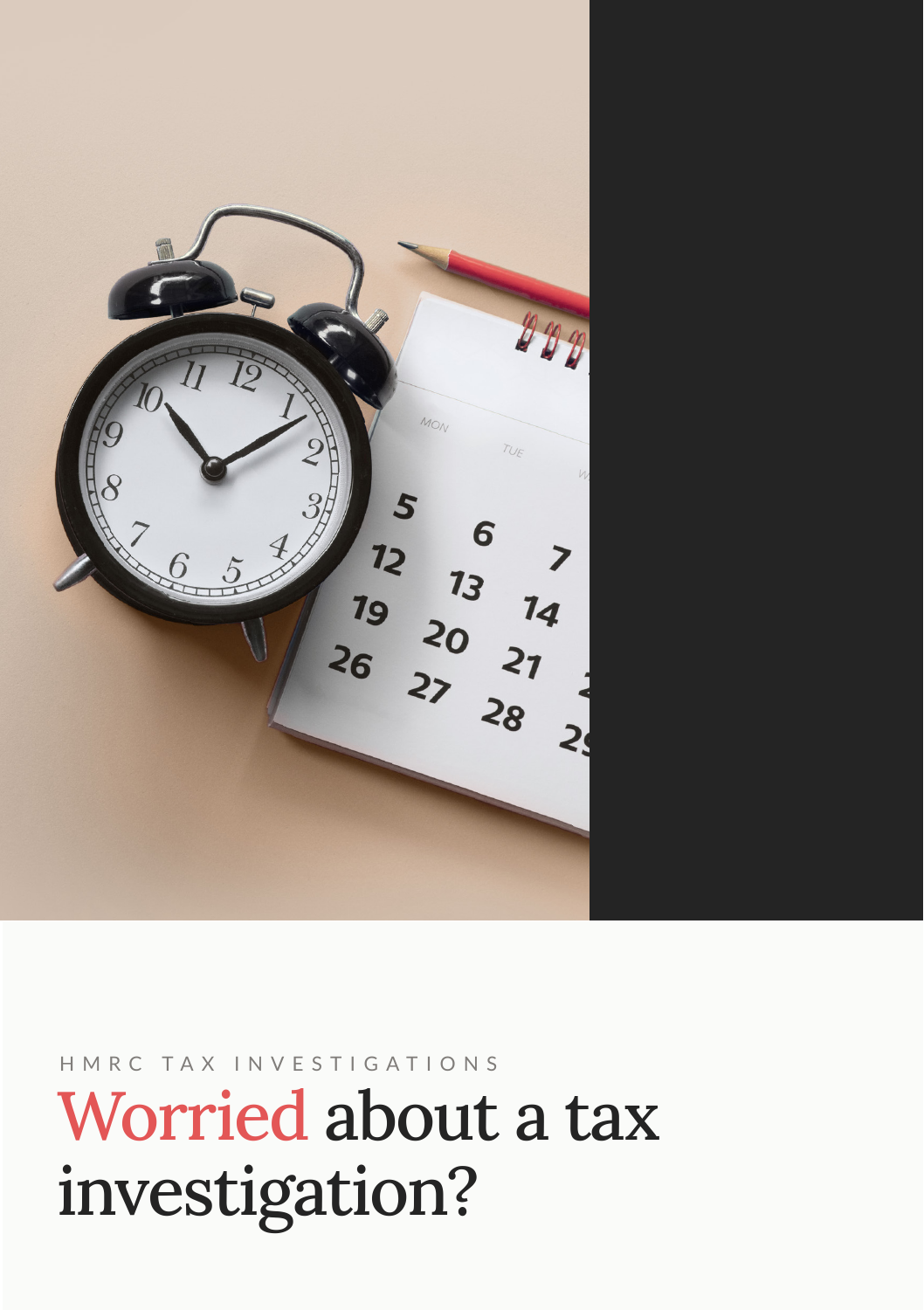# Get relief from the financial pressures of a tax investigation

#### SHARE OF TAX GAP BY CUSTOMER GROUP



#### KEY:



- **15%** Criminals
- 14% Mid-sized *businesses* £5.0bn
- *Individuals*  $7\%$  Individ
- *Wealthy*  $4\%$  Wealth

## *What is an HMRC investigation?*

£35.5 billion is the estimated tax gap between what HMRC should collect and what it does collect. Small businesses and individuals account for over half of this amount.

To ensure tax compliance and to close this gap, HMRC undertakes tax and VAT investigations.

### *What prompts an investigation?*

Working within a targeted sector, tip-offs from members of the public, or consistently late return submissions are just a few of the ways that an investigation is initiated by HMRC. However, random enquiries into tax affairs can and do happen. Whether you're an individual taxpayer or business owner, an investigation is possible, and nobody is exempt.

### *Any tax return can be selected for an investigation*

When you've been selected for a tax investigation, the common assumption is that you've done something wrong. That's rarely the case

You're strongly advised to engage expert professional representation to ensure a robust response is provided and that the issue comes to an early resolution. Bear in mind that this will come at a cost.

Regardless of the enquiry outcome, you'll still be liable for the professional costs which could be thousands. Furthermore, it's not uncommon for investigations to last many months.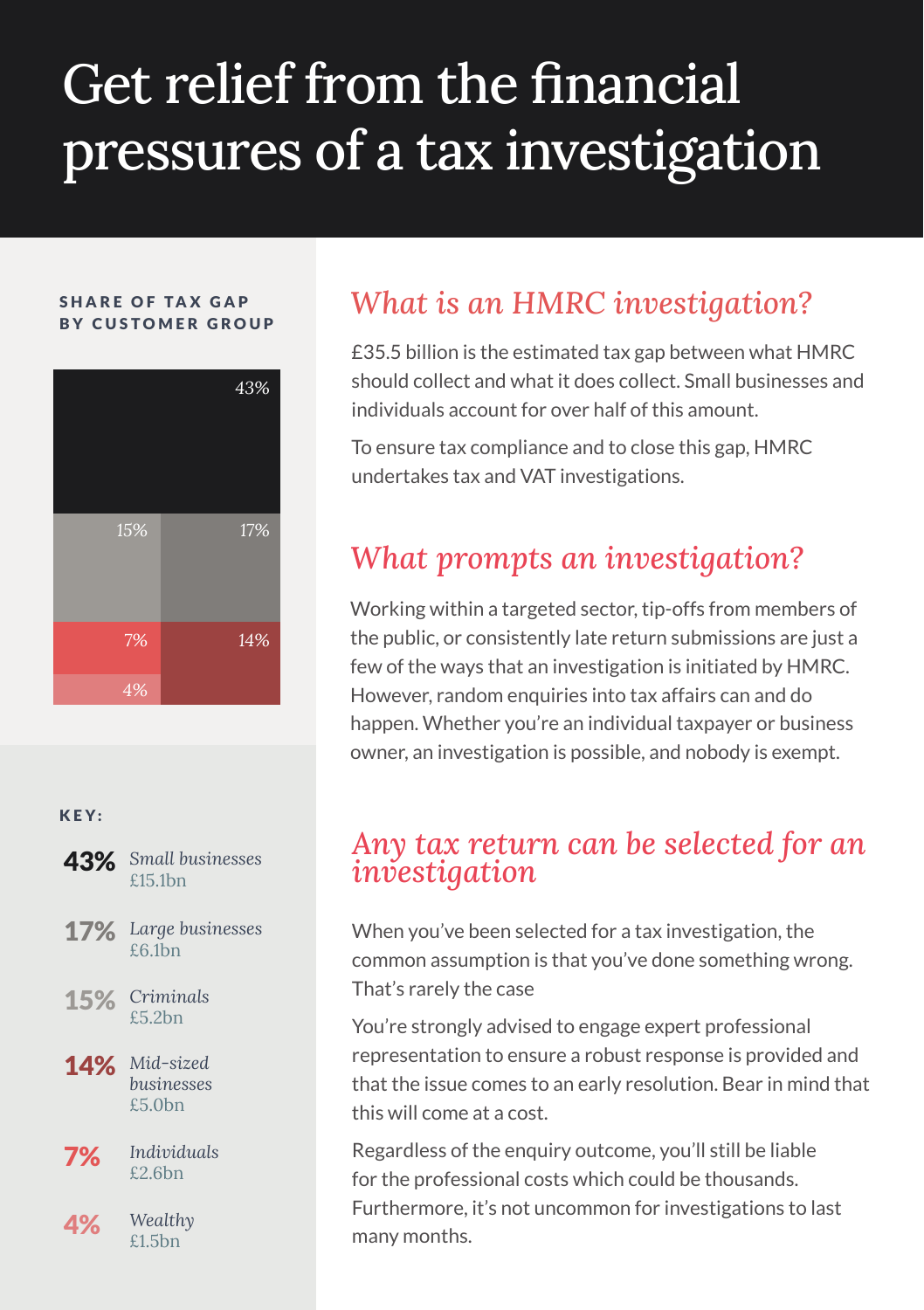ひ Ş 79 9  $75$ 

### *We can help*

That's where our Tax Investigation Service comes in to help you. You'll be protected from the costs of accountancy fees associated with a tax investigation, so you can relax in the knowledge that there will be no additional accountancy fees to pay.

Our annually renewable service provides insurance backed professional representation for up to £100,000 of fees relating to your investigation.

Plus – the Croner-i Taxwise Protect furlough support package is included in the cost. The service includes comprehensive cover for all SEISS, CJRS and late filing returns amendments that HMRC have implemented during the pandemic.

By engaging our professional representation from the outset you can be confident in the knowledge that we have the expertise and experience to deal with HMRC on your behalf, bringing matters to a prompt conclusion.

Our service aims to minimise stress and disruption, save you money, and give you complete peace of mind.



**INSURANCE BACKED** 



100,000 FEES **INDEMNITY** 



NO EXCESS TO PAY *(upon making a claim)*

**£100,000 indemnity with no excess for any compliance check, visit (regardless of whether a dispute has yet arisen) or investigation started by HMRC regarding compliance with:**

- Corporation Tax Self-Assessment
- Income Tax Self-Assessment
- PAYE
- P11D
- National Insurance
- Construction Industry Scheme
- IR35
- VAT
- National Minimum Wage
- Gift Aid legislation and regulations

### **Also includes:**

- VAT visits
- Employer compliance visits
- Check of employer records
- Interventions
- Capital Gains Tax
- Any HMRC use of predispute information and inspection powers under schedule 36

## *Call us today to join or renew*